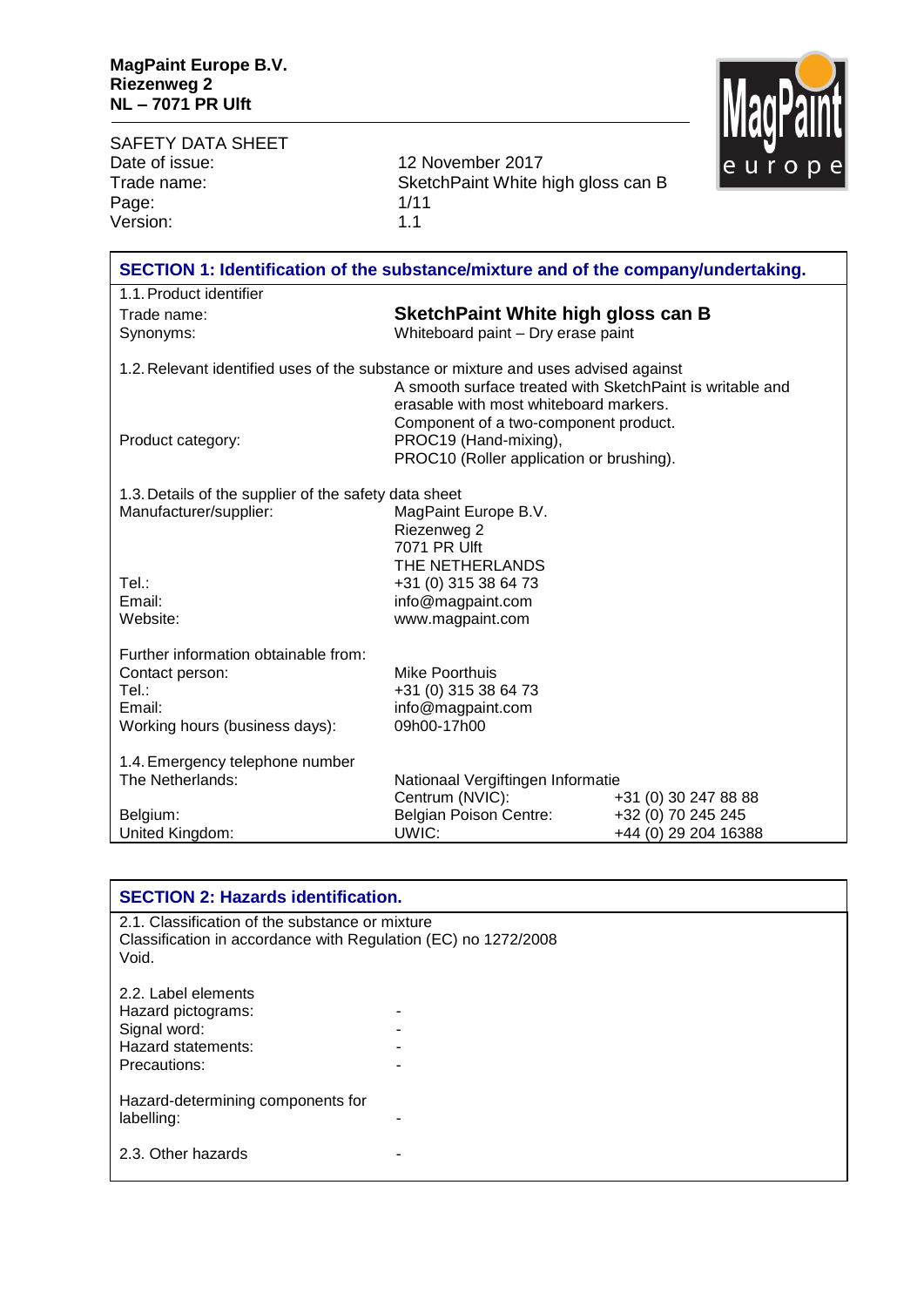

## SAFETY DATA SHEET<br>Date of issue: Date of issue: 12 November 2017<br>Trade name: 5 SketchPaint White b Page: 2/11<br>Version: 2011 Version:

SketchPaint White high gloss can B<br>2/11

| Results of PBT and vPvB assessment |     |
|------------------------------------|-----|
| PBT:                               | No. |
| vPvB:                              | No. |
|                                    |     |

| <b>SECTION 3: Composition/information on ingredients.</b> |                                                               |  |
|-----------------------------------------------------------|---------------------------------------------------------------|--|
| 3.1. Substances                                           |                                                               |  |
| Not applicable.                                           |                                                               |  |
|                                                           |                                                               |  |
| 3.2. Mixtures                                             |                                                               |  |
| Chemical description:                                     | Preparation comprising the following component(s) and (other) |  |
|                                                           | unclassified components.                                      |  |
|                                                           |                                                               |  |
| Titanium dioxide                                          |                                                               |  |
| CAS#:                                                     | 13463-67-7                                                    |  |
| EC#                                                       | 236-675-5                                                     |  |
| $Index#$ :                                                |                                                               |  |
| REACH reg.#:                                              | 01-2119489379-17                                              |  |
| Content (W/W):                                            | $20 - 30 \%$                                                  |  |
| Danger, 1272/2008/EC:                                     |                                                               |  |
|                                                           |                                                               |  |
| Full text of H- and EUH-phrase(s):                        | See section 16.                                               |  |
|                                                           |                                                               |  |

| <b>SECTION 4: First aid measures.</b>                            |                                                                                                                                                                                                                                   |
|------------------------------------------------------------------|-----------------------------------------------------------------------------------------------------------------------------------------------------------------------------------------------------------------------------------|
| 4.1. Description of first aid measures                           |                                                                                                                                                                                                                                   |
|                                                                  | General information: If in doubt or if symptoms persist, seek medical attention.                                                                                                                                                  |
| Eye contact:                                                     | Mild irritation. Flush eyes thoroughly with water (for at least 10<br>minutes) while holding eyelids open. Then immediately consult<br>a physician/ophthalmologist.                                                               |
| Skin contact:                                                    | Remove mechanically, wash with plenty of soap and water,<br>liberally apply skin cream to clean skin. Consult a physician in<br>case of persistent pain or redness.                                                               |
| Ingestion:                                                       | Rinse mouth with water and give two glasses of water to drink<br>(Never make an unconscious person drink fluids because of risk<br>of suffocation). Do NOT induce vomiting. If symptoms develop:<br>Get medical advice/attention. |
| If aerosol or vapour is inhaled                                  |                                                                                                                                                                                                                                   |
| in high concentrations:                                          | Take the person into the fresh air, keep him warm, let him rest.<br>If symptoms occur (e.g. breathing difficulties) medical attention<br>is required.                                                                             |
| 4.2. Most important symptoms and effects, both acute and delayed |                                                                                                                                                                                                                                   |
| Inhalation:                                                      | No known significant effects or critical hazards.                                                                                                                                                                                 |
| Skin contact:                                                    | By mechanical damage (particles): redness.                                                                                                                                                                                        |
| Eye contact:<br>Ingestion:                                       | By mechanical damage (particles): irritation, redness and pain.<br>Irritation.                                                                                                                                                    |
|                                                                  | 4.3. Indication of any immediate medical attention and special treatment needed                                                                                                                                                   |
| Further medical treatment:                                       | Symptomatic treatment and supportive therapy as prescribed.                                                                                                                                                                       |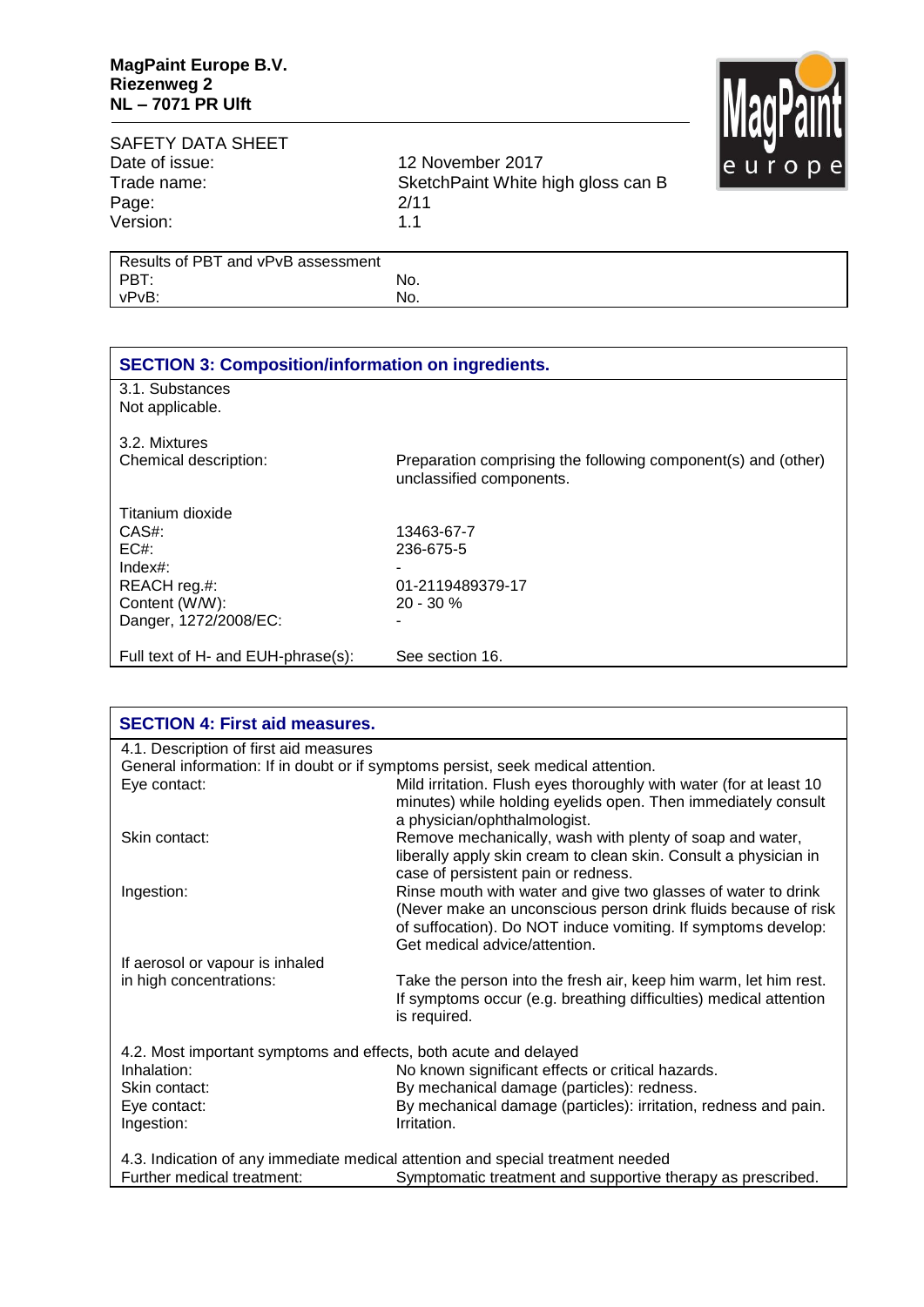SAFETY DATA SHEET Date of issue: 12 November 2017 Page: 3/11 Version: 1.1

Trade name: SketchPaint White high gloss can B



| <b>SECTION 6: Accidental release measures.</b>                              |                                                                                                                                                                                                                             |  |
|-----------------------------------------------------------------------------|-----------------------------------------------------------------------------------------------------------------------------------------------------------------------------------------------------------------------------|--|
| 6.1. Personal precautions, protective equipment and<br>emergency procedures | Wear appropriate personal protective equipment, including<br>safety glasses, personal protective clothing and chemical<br>resistant gloves when cleaning up major spillages. Ventilate the                                  |  |
|                                                                             | area.                                                                                                                                                                                                                       |  |
| 6.2. Environmental precautions                                              | Prevent product from entering sewers or surface water. If<br>significant quantities are being released in the environment,<br>inform the local authorities. Do not allow to enter the soil or<br>subsoil.                   |  |
| 6.3. Methods and material for containment and                               |                                                                                                                                                                                                                             |  |
| cleaning up                                                                 | Contain and collect spillages with non-combustible absorbent<br>materials e.g. sand, earth, vermiculite, diatomaceous earth and<br>place in a suitable container. Wash the spillage area clean with<br>water and detergent. |  |
| 6.4. Reference to other sections                                            | Information regarding safe handling – see section 7.<br>Information regarding personal protective equipment – see<br>section 8.<br>Information regarding disposal – see section 13.                                         |  |

| <b>SECTION 7: Handling and storage.</b> |
|-----------------------------------------|
| 7.1. Precautions for safe handling      |

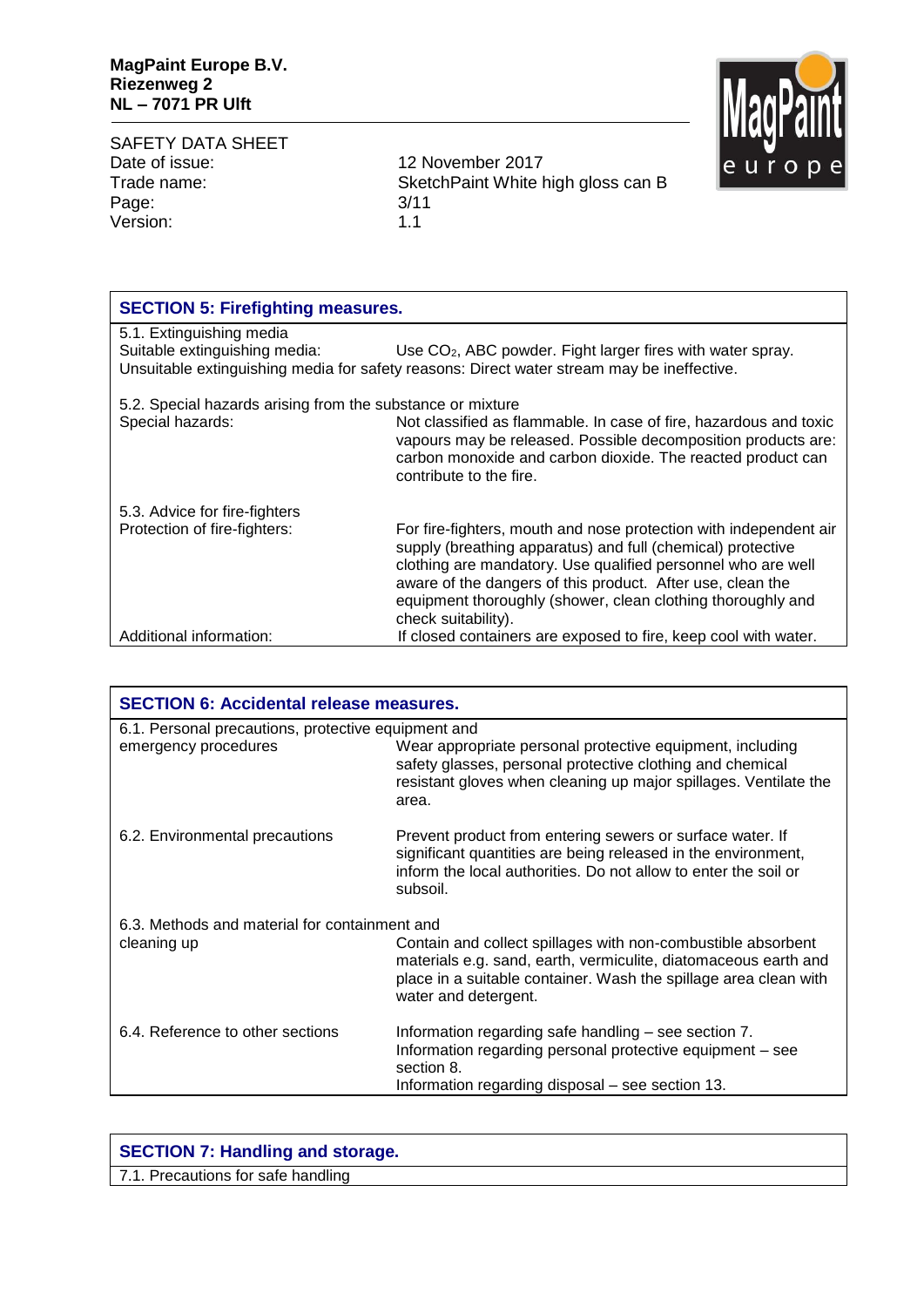

| SAFETY DATA SHEET<br>Date of issue:<br>Trade name:                            | 12 November 2017<br>SketchPaint White high gloss can B                                                                                                                                                                                                                                                                              | <u>ilinai mill</u><br>europe |
|-------------------------------------------------------------------------------|-------------------------------------------------------------------------------------------------------------------------------------------------------------------------------------------------------------------------------------------------------------------------------------------------------------------------------------|------------------------------|
| Page:<br>Version:                                                             | 4/11<br>1.1                                                                                                                                                                                                                                                                                                                         |                              |
| Handling:                                                                     | When handling observe the usual precautionary measures for<br>chemicals. Do not breathe vapour. Workers should wash hands<br>and face before eating, drinking and smoking. Material contains<br>solid components as filler; mix before use. Part of two-<br>component product. Do not dilute or mix with other (paint)<br>products. |                              |
| 7.2. Conditions for safe storage, including any incompatibilities<br>Storage: | Keep container tightly closed in a cool, well-ventilated place.<br>Containers which are opened must be carefully resealed and<br>kept upright to prevent leakage. Keep away from direct sunlight<br>Avoid moisture from entering by keeping the containers tightly<br>closed when not in use.                                       |                              |
| Packaging material, suitable:<br>Packaging material, unsuitable:              | Requirements to be met by storerooms and receptacles: Preferably keep in the original packaging.<br>Original packaging. Closed, coated tin or plastic can.<br>Zinc, aluminium.                                                                                                                                                      |                              |
|                                                                               | Information about storage in one common storage facility: Keep away from oxidants, strong bases and<br>acids.<br>Further information about storage conditions: Recommended storage temperature 1 - 49 °C.                                                                                                                           |                              |
| 7.3. Specific end use(s)                                                      | No further relevant information available.                                                                                                                                                                                                                                                                                          |                              |

| <b>SECTION 8: Exposure controls/personal protection.</b>                |                          |                                                    |                                               |                         |
|-------------------------------------------------------------------------|--------------------------|----------------------------------------------------|-----------------------------------------------|-------------------------|
| 8.1. Control parameters                                                 |                          |                                                    |                                               |                         |
| Ingredients with limit values that require monitoring at the workplace: |                          |                                                    |                                               |                         |
| Product information:                                                    | Titanium dioxide         |                                                    |                                               |                         |
| CAS#: 13463-67-7                                                        |                          |                                                    |                                               |                         |
| TWA8h                                                                   | $mg/m3$ (ppm)            | Belgium, Spain<br>6 (-) Denmark                    | 10 (-) formerly Dutch value, France, England, |                         |
|                                                                         |                          | 5 (-) Norway, Austria, Sweden<br>3 (-) Switzerland |                                               |                         |
| TWA 15 minutes                                                          |                          | 10 (-) Austria                                     |                                               |                         |
| Dangerous ingredients with DN(M)EL:                                     |                          |                                                    |                                               |                         |
| Product information:                                                    | Exposure                 | Value                                              | Unit                                          | Population /            |
| Titanium dioxide                                                        |                          |                                                    |                                               | Effects                 |
| CAS#: 13463-67-7                                                        |                          |                                                    |                                               |                         |
| DN(M)EL                                                                 | Short-term<br>dermal     |                                                    | mg/kg bw/day                                  | Workers<br>Local        |
| DN(M)EL                                                                 | Short-term<br>inhalation |                                                    | mg/m <sup>3</sup>                             | <b>Workers</b><br>Local |
| DN(M)EL                                                                 | Short-term<br>dermal     | $\blacksquare$                                     | mg/kg bw/day                                  | Workers<br>Systemic     |
| DN(M)EL                                                                 | Short-term<br>inhalation | $\tilde{\phantom{a}}$                              | $mg/m^3$                                      | Workers<br>Systemic     |
| DN(M)EL                                                                 | Long-term<br>dermal      | $\overline{\phantom{m}}$                           | mg/kg bw/day                                  | Workers<br>Local        |
| DN(M)EL                                                                 | Long-term<br>inhalation  | 10                                                 | mg/m <sup>3</sup>                             | Workers<br>Local        |
| DN(M)EL                                                                 | Long-term<br>dermal      |                                                    | mg/kg bw/day                                  | Workers<br>Systemic     |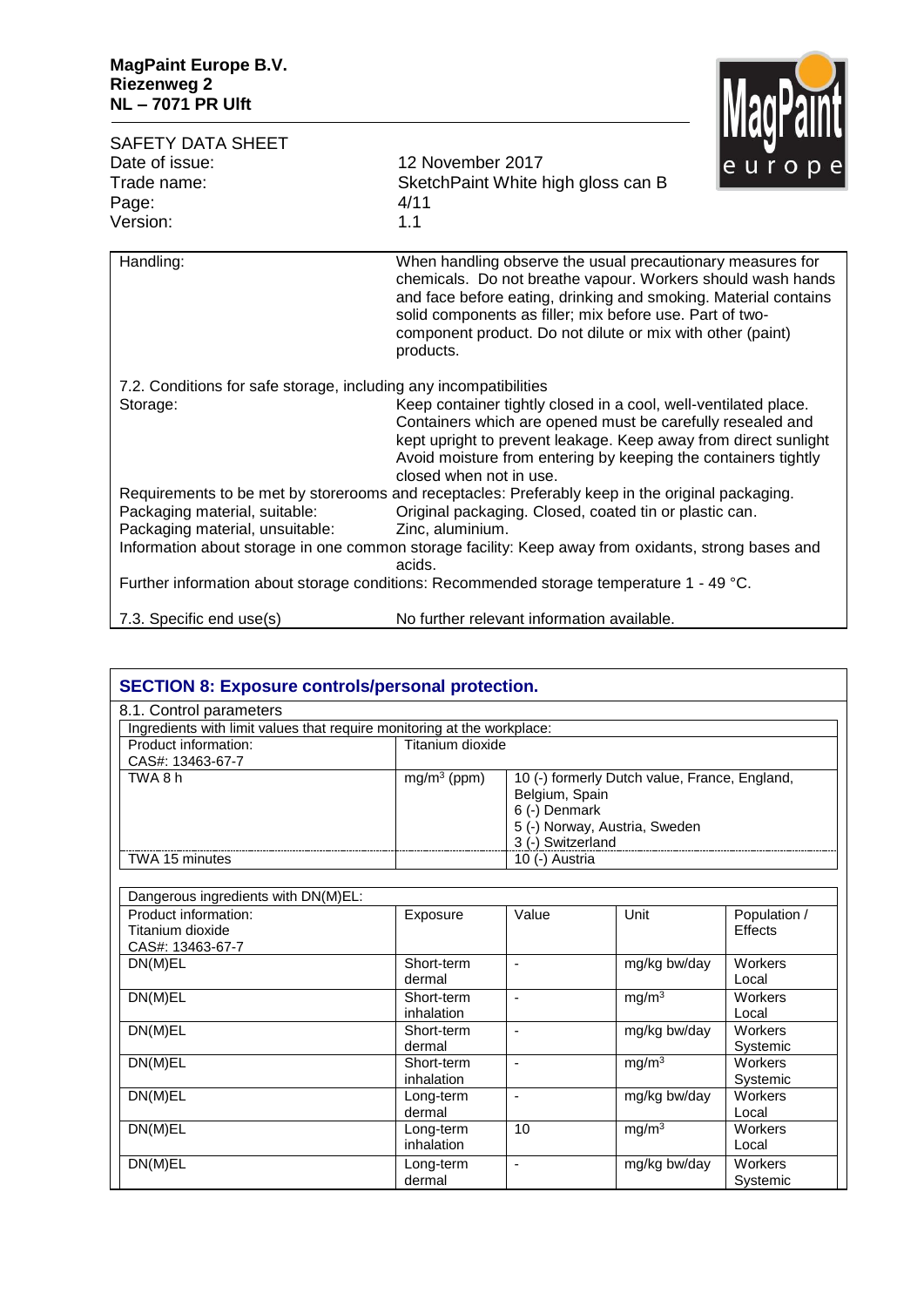

## SAFETY DATA SHEET<br>Date of issue: Page: 5/11 Version: 1.1

## 12 November 2017 Trade name: SketchPaint White high gloss can B

| DN(M)EL                          | Long-term  | $\overline{\phantom{a}}$ | mg/m <sup>3</sup>            | Workers    |
|----------------------------------|------------|--------------------------|------------------------------|------------|
|                                  | inhalation |                          |                              | Systemic   |
| DN(M)EL                          | Short-term | $\overline{a}$           | mg/kg bw/day                 | General    |
|                                  | dermal     |                          |                              | population |
|                                  |            |                          |                              | Local      |
| DN(M)EL                          | Short-term | ä,                       | mg/m <sup>3</sup>            | General    |
|                                  | inhalation |                          |                              | population |
|                                  |            |                          |                              | Local      |
| DN(M)EL                          | Short-term | ä,                       | mg/kg bw/day                 | General    |
|                                  | dermal     |                          |                              | population |
|                                  |            |                          |                              | Systemic   |
| DN(M)EL                          | Short-term | $\blacksquare$           | mg/m <sup>3</sup>            | General    |
|                                  | inhalation |                          |                              | population |
|                                  |            |                          |                              | Systemic   |
| DN(M)EL                          | Short-term | ä,                       | mg/kg bw/day                 | General    |
|                                  | Oral       |                          |                              | population |
|                                  |            |                          |                              | Systemic   |
| DN(M)EL                          | Long-term  | $\overline{\phantom{a}}$ | mg/kg bw/day                 | General    |
|                                  | dermal     |                          |                              | population |
|                                  |            |                          |                              | Systemic   |
| DN(M)EL                          | Long-term  | L,                       | mg/m <sup>3</sup>            | General    |
|                                  | inhalation |                          |                              | population |
|                                  |            |                          |                              | Systemic   |
| DN(M)EL                          | Long-term  | 700                      | mg/kg bw/day                 | General    |
|                                  | oral       |                          |                              | population |
|                                  |            |                          |                              | Systemic   |
| DN(M)EL                          | Long-term  | $\blacksquare$           | mg/kg bw/day                 | General    |
|                                  | dermal     |                          |                              | population |
|                                  |            |                          |                              | Local      |
| DN(M)EL                          | Long-term  | 10                       | mg/m <sup>3</sup>            | General    |
|                                  | inhalation |                          |                              | population |
|                                  |            |                          |                              | Local      |
|                                  |            |                          |                              |            |
| Dangerous ingredients with PNEC: |            |                          |                              |            |
| Product information:             | Value      | Unit                     | Compartment                  |            |
| Titanium dioxide                 |            |                          |                              |            |
| CAS#: 13463-67-7                 |            |                          |                              |            |
| PNEC                             | 0.127      | mg/l                     | Fresh water                  |            |
| <b>PNEC</b>                      | 1          | mg/l                     | Marine water                 |            |
| <b>PNEC</b>                      | 0.61       | mg/l                     | Intermittent releases        |            |
| <b>PNEC</b>                      | 100        | mq/l                     | STP (sewage treatment plant) |            |
| <b>PNEC</b>                      | 1000       | mg/kg dwt                | Sediment fresh water         |            |
| <b>PNEC</b>                      | 100        | mg/kg dwt                | Sediment marine water        |            |

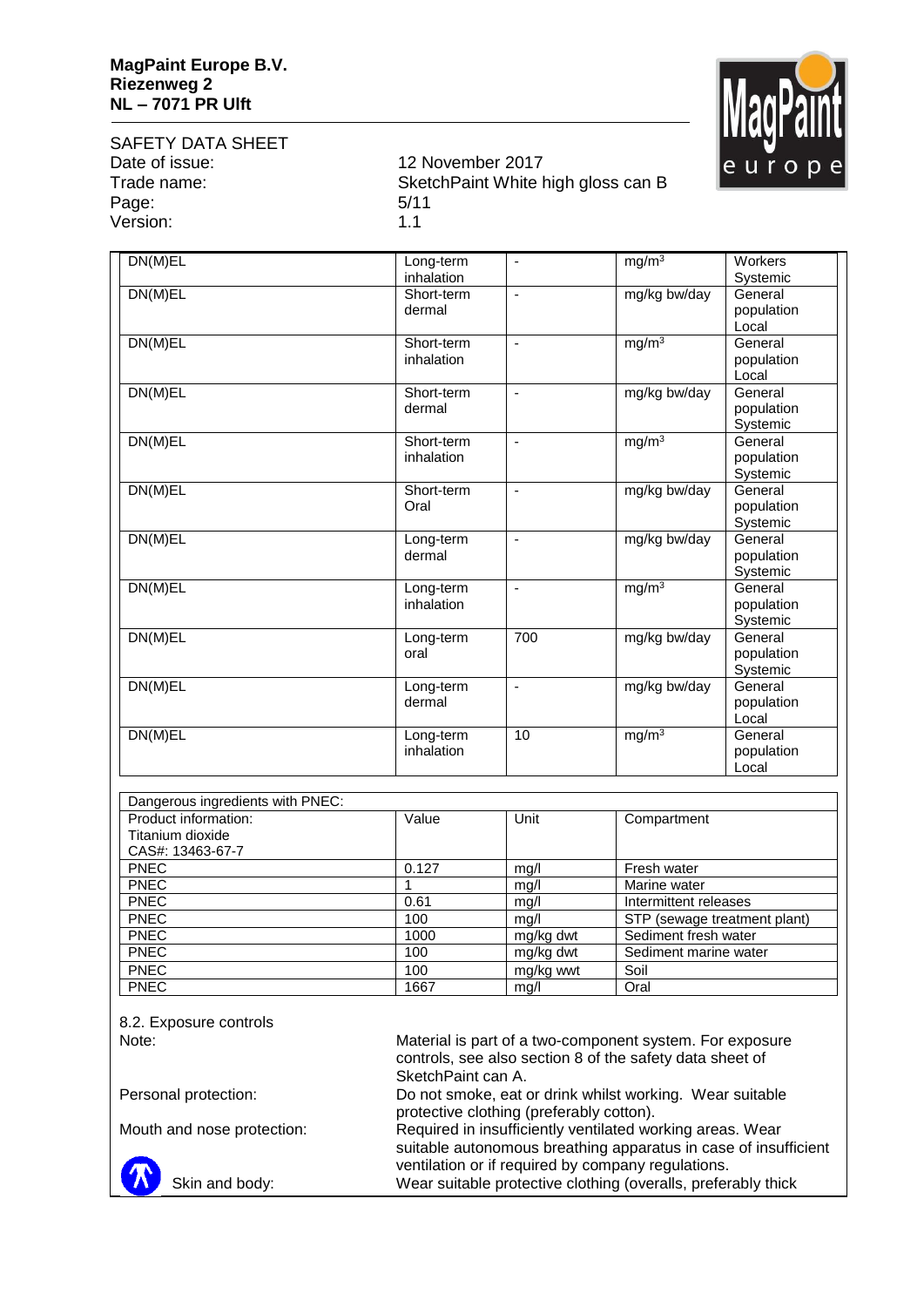

| <b>SAFETY DATA SHEET</b><br>Date of issue:<br>Trade name:<br>Page: | 12 November 2017<br>SketchPaint White high gloss can B<br>6/11                                                                                                                                                                                                                                                                                                                                                                                                                                                                                                                                                                                                                                                                                                                                                                                                                                                                                                                                                                                               | <u>Innan mille</u><br>europe |
|--------------------------------------------------------------------|--------------------------------------------------------------------------------------------------------------------------------------------------------------------------------------------------------------------------------------------------------------------------------------------------------------------------------------------------------------------------------------------------------------------------------------------------------------------------------------------------------------------------------------------------------------------------------------------------------------------------------------------------------------------------------------------------------------------------------------------------------------------------------------------------------------------------------------------------------------------------------------------------------------------------------------------------------------------------------------------------------------------------------------------------------------|------------------------------|
| Version:                                                           | 1.1                                                                                                                                                                                                                                                                                                                                                                                                                                                                                                                                                                                                                                                                                                                                                                                                                                                                                                                                                                                                                                                          |                              |
| Hands:<br>Eyes:                                                    | cotton or disposable protective suit), gloves and eye / face<br>protection. Wash hands before breaks and at the end of work.<br>Remove immediately all contaminated clothing. Store working<br>clothes separately. Do not use solvents or thinner.<br>Wash hands (and / or face) thoroughly before breaks and at the<br>end of work. Wear protective gloves if skin contact may occur<br>(EN 374). Do not rub eyes with dirty hands. For prolonged or<br>repeated use: wear nitrile (0.4 mm layer thickness) or butyl (0.7<br>mm layer thickness) rubber gloves. Polyvinyl chloride (PVC)<br>(0.7 mm layer thickness) and polyethylene laminate (PE<br>laminate, 0.1 mm layer thickness) are unsuitable. Contaminated<br>gloves should be replaced. Barrier creams may be applied to<br>protect exposed skin. However, do not use these creams after<br>exposure. On contact with a two-components product that just<br>finished reacting, the use of chemical resistant gloves is<br>recommended.<br>Safety goggles with side-shields (EN 166). Eye shower. |                              |
| Measuring procedures:                                              | In order to establish compliance with an exposure limit and to<br>establish that exposure is properly controlled, it may be<br>necessary to determine the concentration of the substances in<br>the inhalation zone or in the general workspace.                                                                                                                                                                                                                                                                                                                                                                                                                                                                                                                                                                                                                                                                                                                                                                                                             |                              |
| Environmental exposure control:                                    | Do not disperse product residues into the environment.                                                                                                                                                                                                                                                                                                                                                                                                                                                                                                                                                                                                                                                                                                                                                                                                                                                                                                                                                                                                       |                              |

| <b>SECTION 9: Physical and chemical properties.</b>        |                            |  |
|------------------------------------------------------------|----------------------------|--|
| 9.1. Information on basic physical and chemical properties |                            |  |
| General information                                        |                            |  |
| Appearance                                                 |                            |  |
| Form:                                                      | Liquid.                    |  |
| Colour:                                                    | White.                     |  |
| Odour:                                                     | Slightly irritant.         |  |
| Odour threshold:                                           | Not determined.            |  |
| pH-value:                                                  | $7.9 - 8.1$ .              |  |
| Change in condition                                        |                            |  |
| Melting point/melting range:                               | Not determined.            |  |
| Initial boiling point and boiling range:                   | Not determined.            |  |
| Flash point:                                               | $>$ 100 °C.                |  |
| Flammability (solid, gas):                                 | Not determined.            |  |
| Auto-ignition temperature:                                 | Not determined.            |  |
| <b>Explosive limits</b>                                    |                            |  |
| Lower:                                                     | Not determined.            |  |
| Upper:                                                     | Not determined.            |  |
| Vapour pressure:                                           | Not determined.            |  |
| Vapour density:                                            | Not determined.            |  |
| Relative density:                                          | 1.255 - 1.285 (water = 1). |  |
| Evaporation rate:                                          | Not determined.            |  |
| Solubility in water:                                       | Freely soluble.            |  |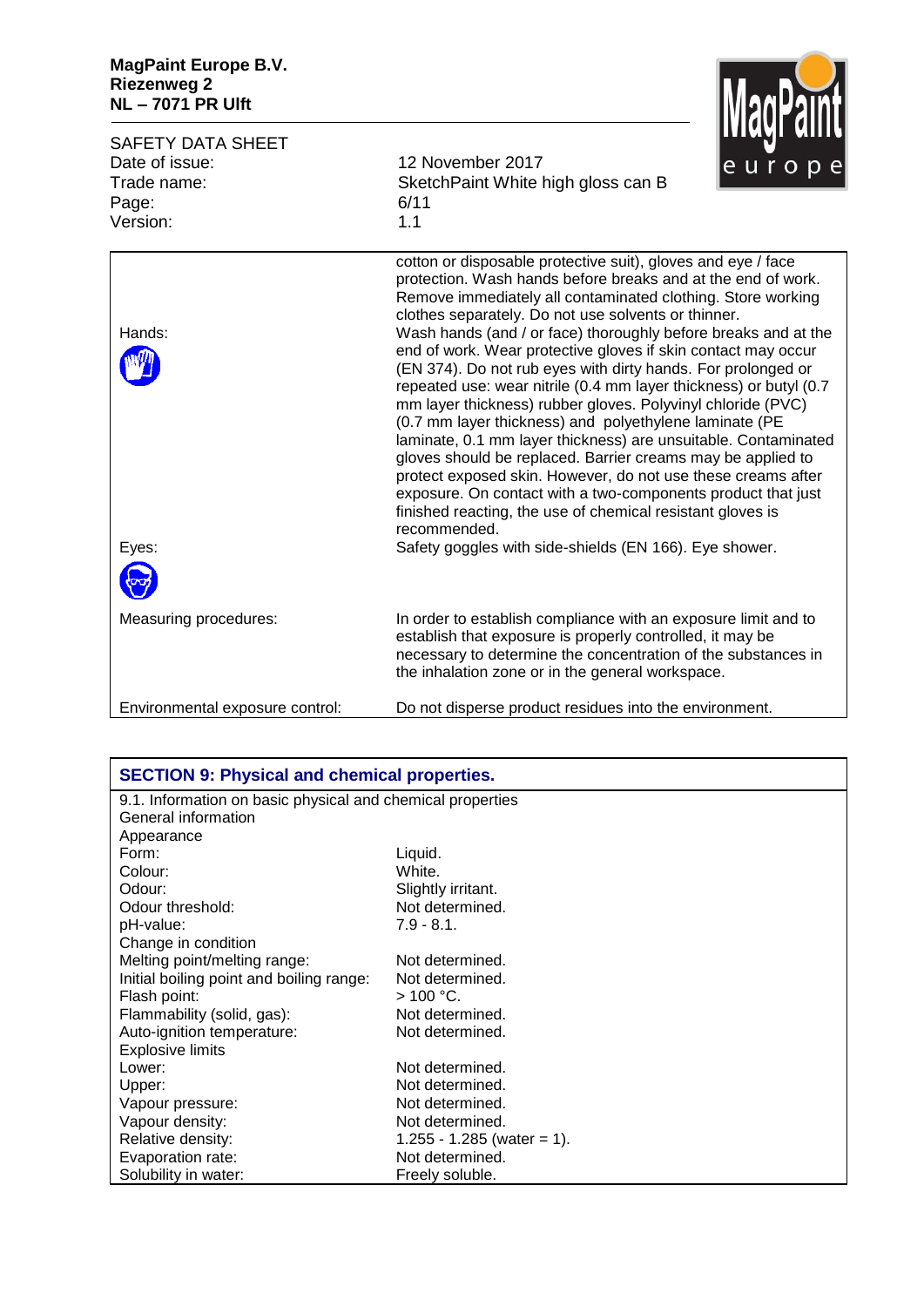

| <b>SAFETY DATA SHEET</b><br>Date of issue:<br>Trade name: | 12 November 2017<br>SketchPaint White high gloss can B           | Шилтер инде<br><u>le</u> urope |  |
|-----------------------------------------------------------|------------------------------------------------------------------|--------------------------------|--|
| Page:                                                     | 7/11                                                             |                                |  |
| Version:                                                  | 1.1                                                              |                                |  |
| Partition coefficient (n-octanol/water):                  | Not determined.                                                  |                                |  |
| Viscosity                                                 |                                                                  |                                |  |
| Dynamic:                                                  | Not determined.                                                  |                                |  |
| Kinematic:                                                | 75 - 80 KU at 25 °C (Stormer viscometer, ASTM Method D-<br>562). |                                |  |
| Explosive properties:                                     | Not determined.                                                  |                                |  |
| Oxidising properties:                                     | Not determined.                                                  |                                |  |
| 9.2. Other information                                    | No data available.                                               |                                |  |

| <b>SECTION 10: Stability and reactivity.</b>                         |                                                                                                                                                                                                            |  |
|----------------------------------------------------------------------|------------------------------------------------------------------------------------------------------------------------------------------------------------------------------------------------------------|--|
| 10.1. Reactivity                                                     | No specific data available.                                                                                                                                                                                |  |
| 10.2. Chemical stability<br>Thermal decomposition/                   | Stable under normal conditions.                                                                                                                                                                            |  |
| Conditions to avoid:                                                 | No specific data available.                                                                                                                                                                                |  |
| 10.3. Possibility of hazardous reactions No specific data available. |                                                                                                                                                                                                            |  |
| 10.4. Conditions to avoid                                            | Avoid high and low temperatures (loss of quality).                                                                                                                                                         |  |
| 10.5. Incompatible materials                                         | Keep away from oxidants, strong bases and acids. Reacts<br>violently with lithium, aluminium, calcium, magnesium,<br>potassium, sodium and zinc.                                                           |  |
| 10.6. Hazardous decomposition<br>products                            | Unlikely at the recommended storage temperature and under<br>normal conditions of use. In case of combustion: formation of<br>toxic and corrosive gases/vapours: carbon monoxide, carbon<br>dioxide, fume. |  |

| <b>SECTION 11: Toxicological information.</b>                                                                |                                                                 |                                    |  |
|--------------------------------------------------------------------------------------------------------------|-----------------------------------------------------------------|------------------------------------|--|
| 11.1. Information on toxicological effects<br>Acute toxicity from the components.                            |                                                                 |                                    |  |
| LD/LC50 values relevant for classification:                                                                  |                                                                 |                                    |  |
| Product information:<br>CAS#: 13463-67-7                                                                     | Titanium dioxide                                                |                                    |  |
| Oral                                                                                                         | LD50                                                            | > 5000 mg/kg (rat female, OECD425) |  |
| Inhalation                                                                                                   | LC50(4 h)                                                       | 6.82 mg/m <sup>3</sup> (rat male)  |  |
| Dermal                                                                                                       | LD50                                                            |                                    |  |
| The following health risk assessment is based on an assessment of the various ingredients in the<br>product. |                                                                 |                                    |  |
| Primary irritant effect.                                                                                     |                                                                 |                                    |  |
| Effects on the eyes:                                                                                         | By mechanical damage (particles): irritation, redness and pain. |                                    |  |
| By mechanical damage (particles): redness.<br>Effects on the skin:                                           |                                                                 |                                    |  |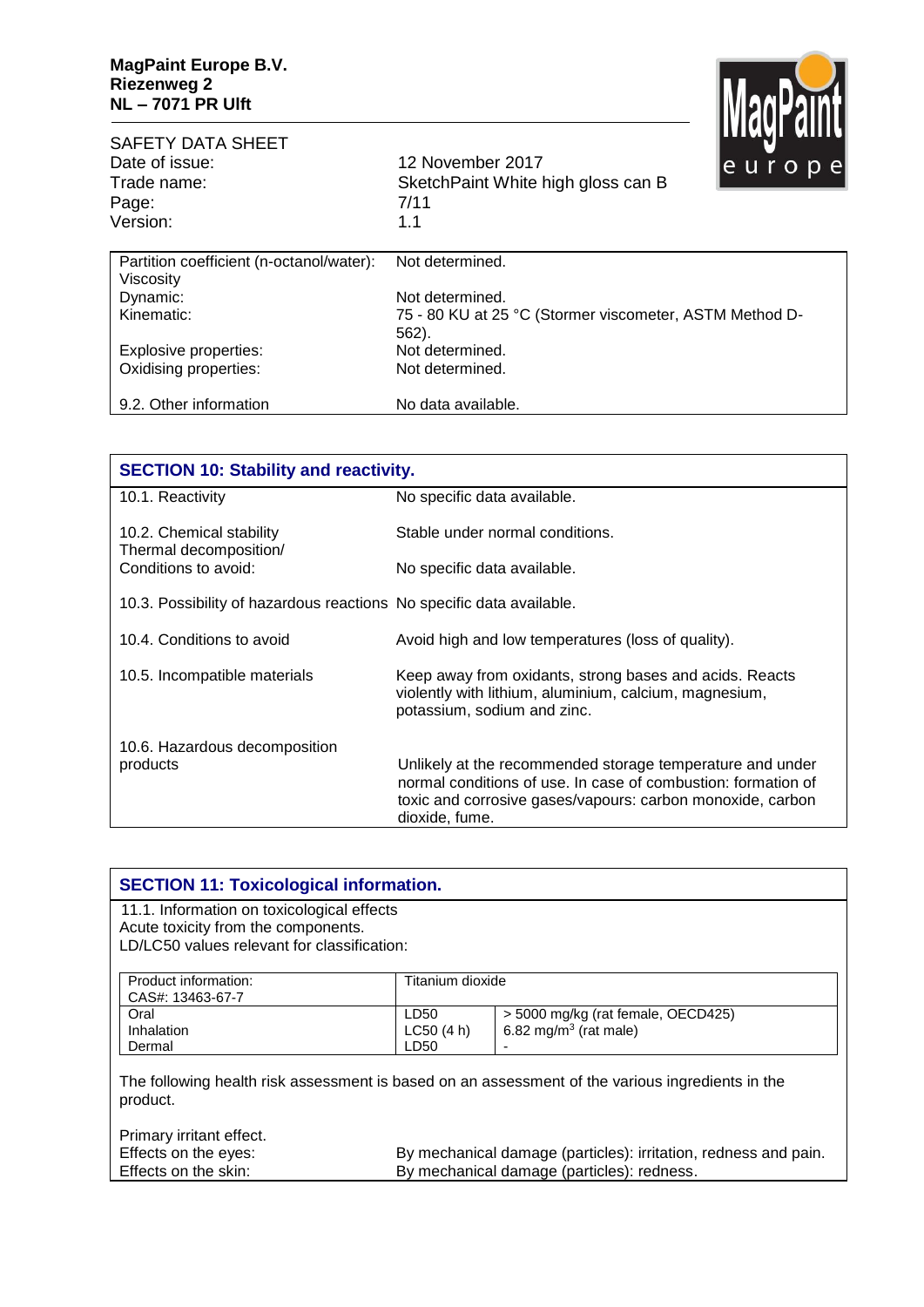

| SAFETY DATA SHEET |      |
|-------------------|------|
| Date of issue:    | 12 N |
| Trade name:       | Sket |
| Page:             | 8/11 |
| Version:          | 11   |
|                   |      |

12 November 2017 Trade name: SketchPaint White high gloss can B

| Chronic effects:                                            | Not classified.                            |  |  |
|-------------------------------------------------------------|--------------------------------------------|--|--|
| Mutagenicity of reproductive cells:                         | Not classified.                            |  |  |
| Reproductive and                                            |                                            |  |  |
| developmental toxicity:                                     | Not classified.                            |  |  |
| Sensitisation:                                              | Not classified.                            |  |  |
| CMR effects (carcinogenicity, mutagenicity and toxicity for |                                            |  |  |
| reproduction):                                              | Not classified.                            |  |  |
| Other information:                                          | No further relevant information available. |  |  |

| <b>SECTION 12: Ecological information.</b>                                                                       |                                                                                                                                                             |                                                                                                                                                           |  |
|------------------------------------------------------------------------------------------------------------------|-------------------------------------------------------------------------------------------------------------------------------------------------------------|-----------------------------------------------------------------------------------------------------------------------------------------------------------|--|
| 12.1. Toxicity<br>Ecotoxicity from the components.<br>Aquatic toxicity:                                          |                                                                                                                                                             |                                                                                                                                                           |  |
| Product information:<br>CAS#: 13463-67-7                                                                         | Titanium dioxide                                                                                                                                            |                                                                                                                                                           |  |
| Fish<br>Water flea<br>Algae                                                                                      | LC50 (96 h)<br>EL50 (48 h)<br>EC50 (72 h)                                                                                                                   | > 10,000 mg/l (Cyprinodon variegatus, OECD 203)<br>> 100 mg/l (Daphnia magna, OECD 202)<br>61 mg/l (Pseudokirchnerella subcapitata, EPA-<br>600/9-78-018) |  |
| The following ecological risk assessment is based on an assessment of the various ingredients in the<br>product. |                                                                                                                                                             |                                                                                                                                                           |  |
| 12.2. Persistence and degradability                                                                              | Contains inorganic components.                                                                                                                              |                                                                                                                                                           |  |
| 12.3. Bioaccumulative potential                                                                                  | Significant accumulation in organisms is not to be expected.                                                                                                |                                                                                                                                                           |  |
| 12.4. Mobility in soil                                                                                           | The product is (partially) soluble in water.                                                                                                                |                                                                                                                                                           |  |
| Further ecological information.<br>General information:                                                          |                                                                                                                                                             |                                                                                                                                                           |  |
| 12.5. Results of PBT and<br>vPvB assessment                                                                      | The product does not meet all of the assessment criteria for<br>persistence, bioaccumulation and toxicity and hence is not<br>considered to be PBT or vPvB. |                                                                                                                                                           |  |
| 12.6. Other adverse effects                                                                                      |                                                                                                                                                             | Not dangerous for the ozone layer.                                                                                                                        |  |

| <b>SECTION 13: Disposal considerations.</b> |                                                                                                                                                                                                                                                                                                                          |  |
|---------------------------------------------|--------------------------------------------------------------------------------------------------------------------------------------------------------------------------------------------------------------------------------------------------------------------------------------------------------------------------|--|
| 13.1. Waste treatment methods               |                                                                                                                                                                                                                                                                                                                          |  |
| Product waste:                              | May be brought to a supervised incineration plant in compliance<br>with local regulations. The generation of waste should be<br>avoided or minimised wherever possible. If this is not possible,<br>destroy in an approved incineration facility, where flue gases<br>and other toxic combustion products are washed and |  |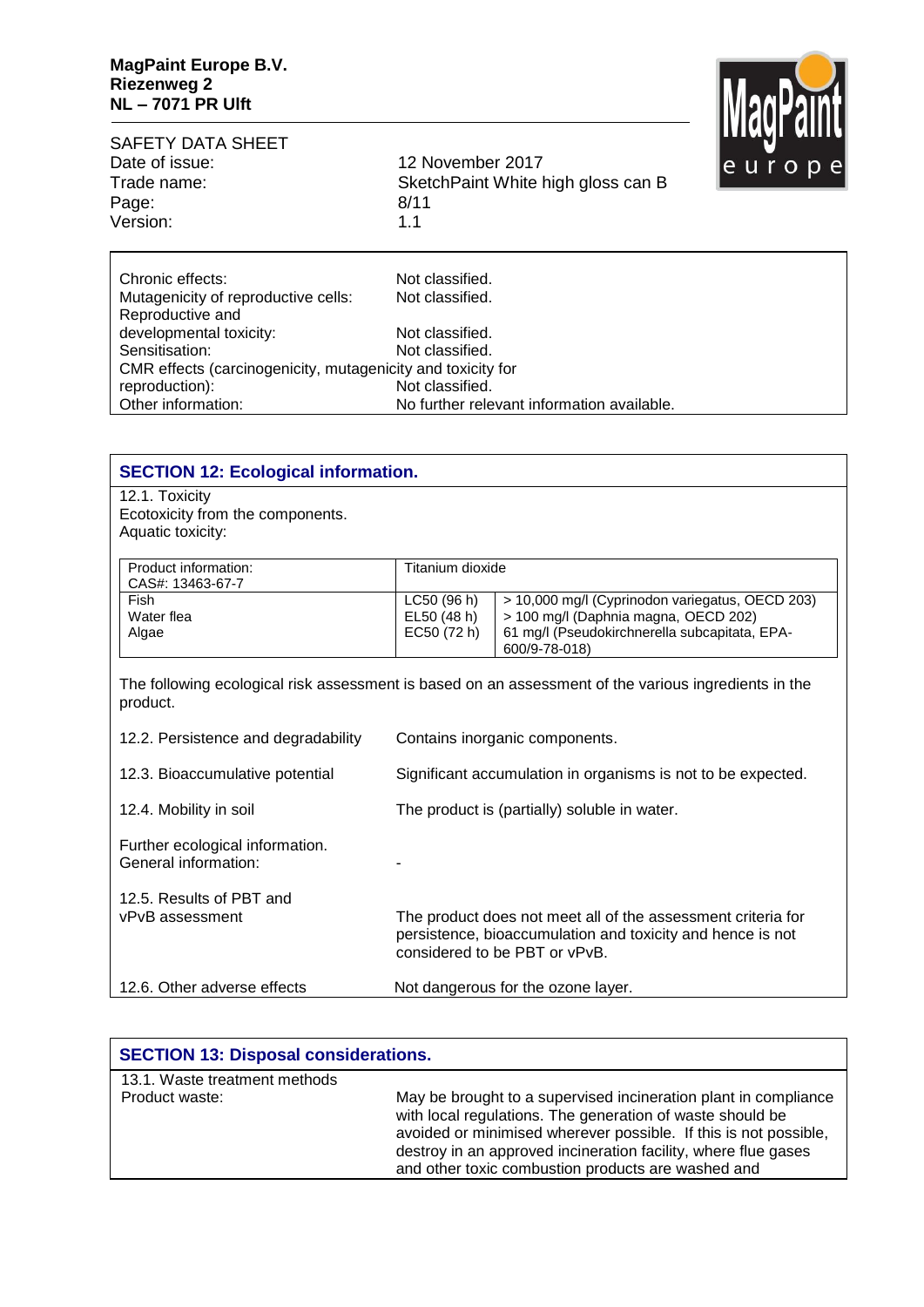

| <b>SAFETY DATA SHEET</b><br>Date of issue:<br>Trade name:                                                                                                                                                                                                                   | 12 November 2017<br>SketchPaint White high gloss can B                                                                                                                                                                                                                                                                                                                                                                                                                                                                                                              | europe |
|-----------------------------------------------------------------------------------------------------------------------------------------------------------------------------------------------------------------------------------------------------------------------------|---------------------------------------------------------------------------------------------------------------------------------------------------------------------------------------------------------------------------------------------------------------------------------------------------------------------------------------------------------------------------------------------------------------------------------------------------------------------------------------------------------------------------------------------------------------------|--------|
| Page:<br>Version:                                                                                                                                                                                                                                                           | 9/11<br>1.1                                                                                                                                                                                                                                                                                                                                                                                                                                                                                                                                                         |        |
| Eural code for waste:                                                                                                                                                                                                                                                       | neutralised. Waste, even small quantities, should never be<br>poured down drains of discharged in surface water.<br>08 01 12. WASTES FROM THE MANUFACTURE,<br>FORMULATION, SUPPLY AND USE (MFSU) OF COATINGS<br>(PAINTS, VARNISHES AND VITREOUS ENAMELS),<br>ADHESIVES, SEALANTS AND PRINTING INKS, wastes from<br>MFSU of adhesives and sealants (including waterproofing<br>products); waste paint and varnish other than those mentioned<br>in 08 01 11.<br>Depending on branch of industry and production process, also<br>other EURAL codes may be applicable. |        |
| Uncleaned packaging.                                                                                                                                                                                                                                                        |                                                                                                                                                                                                                                                                                                                                                                                                                                                                                                                                                                     |        |
| Recommendation:<br>Disposal must be made according to official regulations. Empty<br>the packaging with care. Do not contaminate soil, water or<br>environment with the waste container. Comply with local<br>regulations with regard to the recovery or disposal of waste. |                                                                                                                                                                                                                                                                                                                                                                                                                                                                                                                                                                     |        |
| Eural code for packaging:                                                                                                                                                                                                                                                   | 20 01 27*, MUNICIPAL WASTES AND SIMILAR<br>COMMERCIAL, INDUSTRIAL AND INSTITUTIONAL WASTES<br>INCLUDING SEPARATELY COLLECTED FRACTIONS, paints,<br>inks, adhesives and resins containing dangerous substances.<br>Classified as hazardous waste.                                                                                                                                                                                                                                                                                                                    |        |

| <b>SECTION 14: Transport information.</b> |                                                              |  |  |  |
|-------------------------------------------|--------------------------------------------------------------|--|--|--|
| Land transport ADR/RID (cross-border).    |                                                              |  |  |  |
| ADR/GGVSEB class:                         |                                                              |  |  |  |
| Hazard identification number:             |                                                              |  |  |  |
| UN number:                                |                                                              |  |  |  |
| Packing group:                            |                                                              |  |  |  |
| Label:                                    |                                                              |  |  |  |
| Special marking:                          |                                                              |  |  |  |
| UN proper shipping name:                  |                                                              |  |  |  |
| Tunnel restriction code:                  |                                                              |  |  |  |
| Note:                                     | Not a dangerous good according to the transport regulations. |  |  |  |
|                                           |                                                              |  |  |  |
| Inland shipping ADN/ADR.                  |                                                              |  |  |  |
| ADN/R-class:                              |                                                              |  |  |  |
| UN number:                                |                                                              |  |  |  |
| Environmental hazards:                    |                                                              |  |  |  |
|                                           |                                                              |  |  |  |
| Maritime transport IMDG.                  |                                                              |  |  |  |
| IMDG-class:                               |                                                              |  |  |  |
| UN number:                                |                                                              |  |  |  |
| Label:                                    |                                                              |  |  |  |
| Packing group:                            |                                                              |  |  |  |
| Maximum quantity:                         |                                                              |  |  |  |
| EMS number:                               |                                                              |  |  |  |
| Stowage and segregation:                  |                                                              |  |  |  |
| Marine pollutant:                         |                                                              |  |  |  |
| Proper shipping name:                     |                                                              |  |  |  |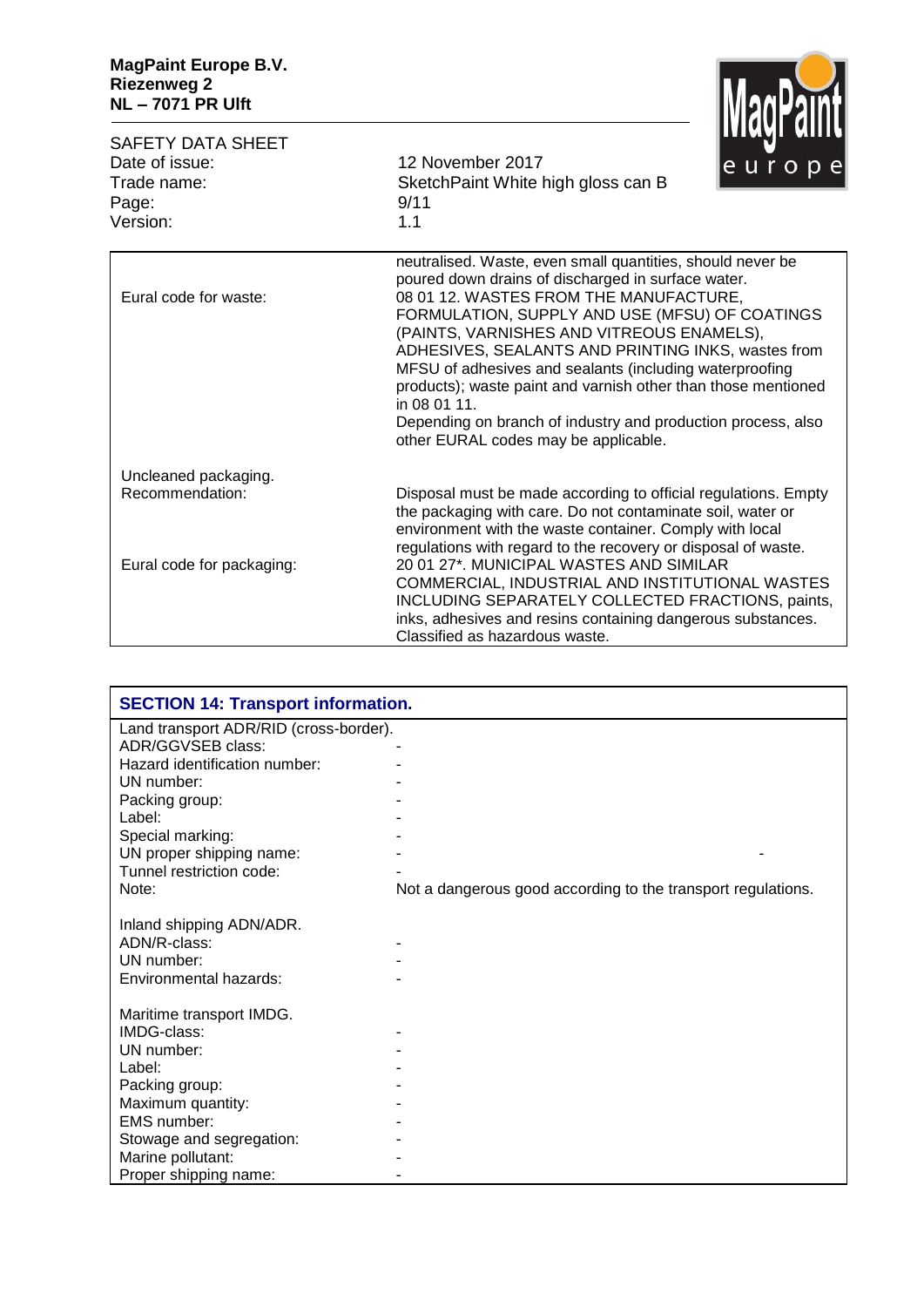

SAFETY DATA SHEET<br>Date of issue: Date of issue: 12 November 2017<br>Trade name: 5 SketchPaint White https://www.frankland.com Page: 10/11/11/2012 10/11/11 Version:

SketchPaint White high gloss can B<br>10/11

| Air transport ICAO-TI and IATA-DGR.<br>ICAO/IATA class:<br>UN number:<br>Label:<br>Packing group:<br>Proper shipping name: |       |
|----------------------------------------------------------------------------------------------------------------------------|-------|
| 14.1. UN number                                                                                                            | Void. |
| 14.2. UN proper shipping name                                                                                              | Void. |
| 14.3. Transport hazard class(es)                                                                                           | Void. |
| 14.4. Packing group                                                                                                        | Void. |
| 14.5. Environmental hazards                                                                                                | Void. |
| 14.6. Special precautions for user                                                                                         | None. |
| 14.7. Transport in bulk according to Annex II of MARPOL 73/78<br>and the IBC Code                                          | Void. |

| <b>SECTION 15: Regulatory information.</b>                                                                                    |                                                                                                                                                                                                                                                                                     |  |  |
|-------------------------------------------------------------------------------------------------------------------------------|-------------------------------------------------------------------------------------------------------------------------------------------------------------------------------------------------------------------------------------------------------------------------------------|--|--|
| 15.1. Safety, health and environmental regulations/legislation specific for the substance or mixture<br>National regulations: |                                                                                                                                                                                                                                                                                     |  |  |
| EU regulations and directives which affect this mixture (not yet directly or indirectly mentioned):                           |                                                                                                                                                                                                                                                                                     |  |  |
| Directive 89/686/EEC<br>Personal protective equipment (is to be replaced from<br>21 April 2018 by regulation (EU) 2016/425).  |                                                                                                                                                                                                                                                                                     |  |  |
| Risks related to chemical agents at work.<br>Directive 98/24/EC                                                               |                                                                                                                                                                                                                                                                                     |  |  |
| Directive 2004/42/EC                                                                                                          | On the limitation of emissions of volatile organic compounds                                                                                                                                                                                                                        |  |  |
| <b>RAC</b>                                                                                                                    | due to the use of organic solvents in certain paints and<br>varnishes.<br>VOC content: nil/low.<br>Committee for Risk Assessment RAC Opinion proposing<br>harmonised classification and labelling at EU level of Titanium<br>dioxide (14 September 2017, CLH-O-0000001412-86-163/F, |  |  |
|                                                                                                                               | RAC opinion Carc.2; H351 (inhalation)).                                                                                                                                                                                                                                             |  |  |
| Regulation (EC) 2008/1272                                                                                                     | On classification, labelling and packaging of substances and<br>mixtures.                                                                                                                                                                                                           |  |  |
| Regulation (EU) 2015/830                                                                                                      | Commission regulation of 28 May 2015 amending Regulation<br>(EC) No 1907/2006 of the European Parliament and of the<br>Council on the Registration, Evaluation, Authorisation and<br>Restriction of Chemicals (REACH).                                                              |  |  |
| 15.2. Chemical safety assessment                                                                                              | A chemical safety assessment has not been carried out.                                                                                                                                                                                                                              |  |  |